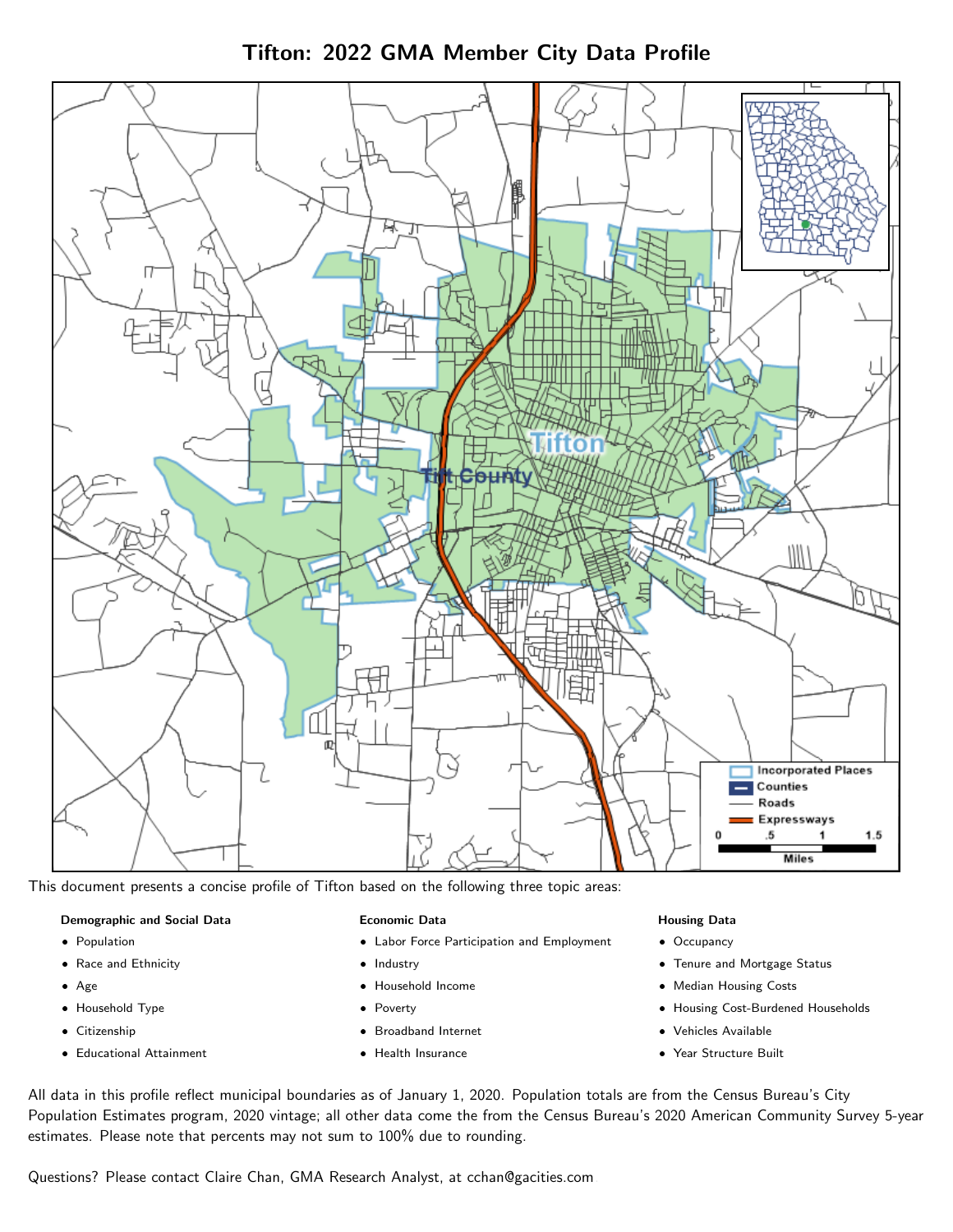# Tifton: Demographic and Social





**Citizenship** 



Source: American Community Survey, 2020 5-year estimates, table B05002 Source: American Community Survey, 2020 5-year estimates, table B15002

Race and Ethnicity



Source: U.S. Census Bureau, City Population Estimates, 2020 vintage Source: American Community Survey, 2020 5-year estimates, table B03002

## Household Type



Source: American Community Survey, 2020 5-year estimates, table B01001 Source: American Community Survey, 2020 5-year estimates, table B11001

#### Educational Attainment



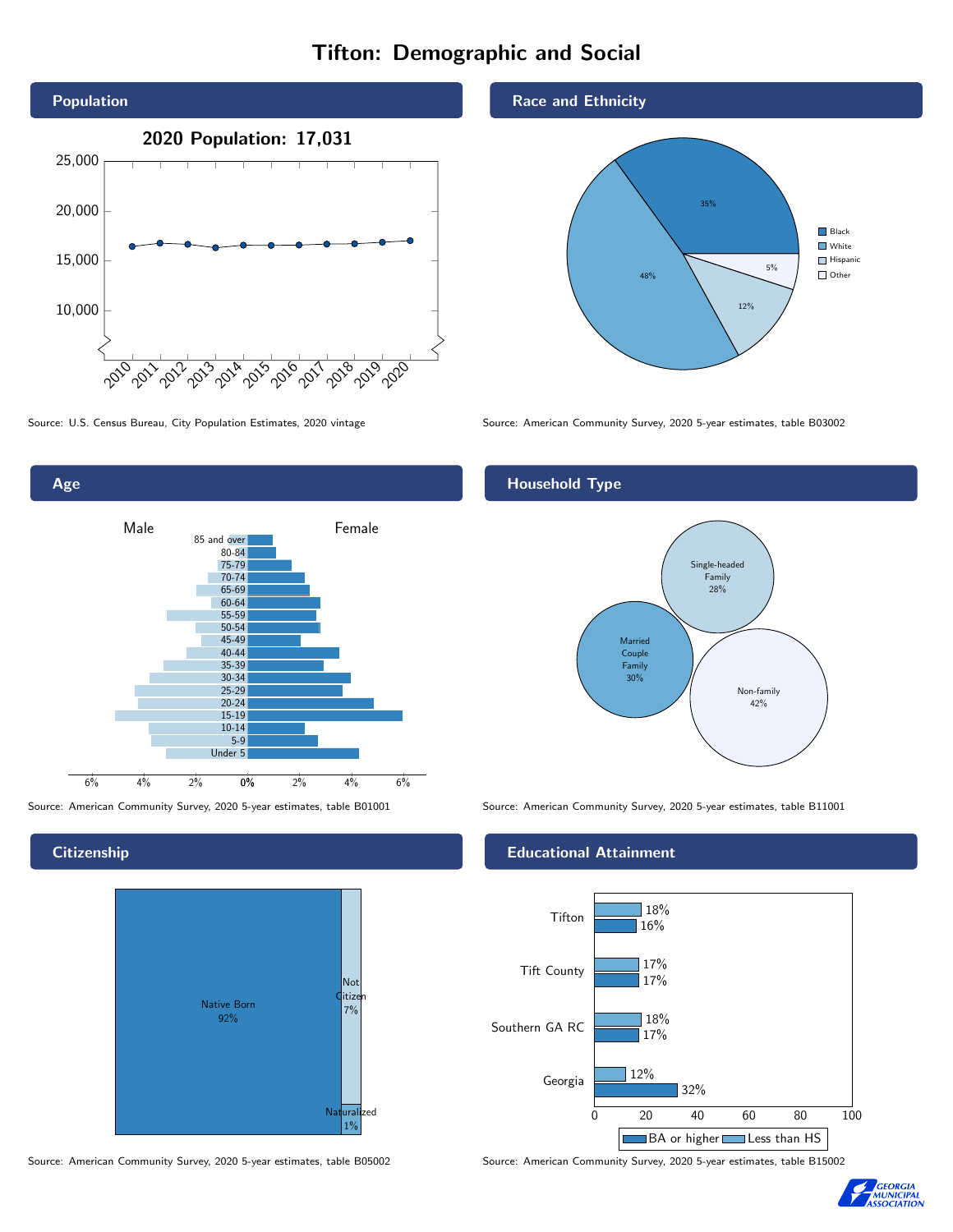# Tifton: Economic



Source: American Community Survey, 2020 5-year estimates, table B23001 Note: Unemployment rate is based upon the civilian labor force.



Source: American Community Survey, 2020 5-year estimates, tables B19013 and B19025 Source: American Community Survey, 2020 5-year estimates, table B17010



Industry

| Agriculture, forestry, fishing and hunting, and mining      | $4\%$ |
|-------------------------------------------------------------|-------|
| Construction                                                | 6%    |
| Manufacturing                                               | 9%    |
| <b>Wholesale Trade</b>                                      | 2%    |
| Retail Trade                                                | 12%   |
| Transportation and warehousing, and utilities               | 3%    |
| Information                                                 | $1\%$ |
| Finance and insurance, real estate, rental, leasing         | 6%    |
| Professional, scientific, mgt, administrative, waste mgt    | 5%    |
| Educational services, and health care and social assistance | 23%   |
| Arts, entertainment, recreation, accommodation, food        | 21%   |
| service                                                     |       |
| Other services, except public administration                | 5%    |
| Public administration                                       | $4\%$ |

Source: American Community Survey, 2020 5-year estimates, table C24030





## **Health Insurance**



Source: American Community Survey, 2020 5-year estimates, table B28002 Source: American Community Survey, 2020 5-year estimates, table B18135